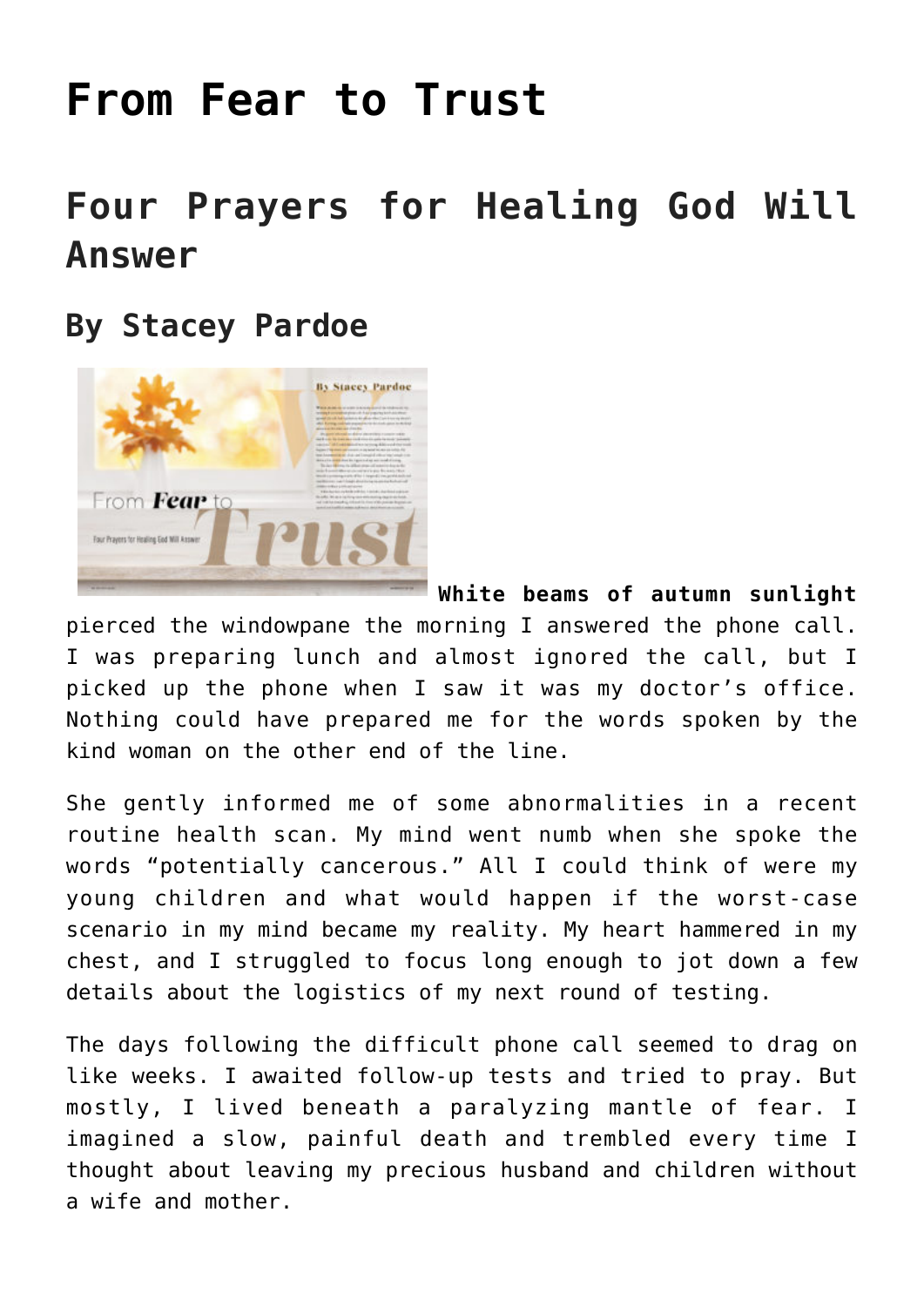A few days into my battle with fear, I invited a close friend to join me for coffee. We sat in my living room with steaming mugs in our hands, and I told her everything. I shared the threat of the potential diagnosis and spewed out fear-filled notions and worries about worst-case scenarios.

After a few minutes of contemplating my situation, my friend looked at me with gentle eyes and said, "Friend, it's not a sin to be fearful. But I think you've felt your fear long enough. It's time to take your eyes off your fear and fix them on Jesus instead."

I knew my friend was right.

I also knew I'd been *trying* to overcome fear, but I couldn't shake it. I told her I didn't know how to make the shift from focusing on fear to focusing on Jesus.

"You'll defeat fear when you trust Jesus with your worst-case scenario," my wise friend said.

Together we unpacked my hypothetical worst-case scenario. This scenario entailed dying from cancer and leaving my kids without a mom and my husband without a wife.

Gently, my friend asked me if I could trust Jesus to care for my husband and children if I died. I didn't like the thought, but I told her yes.

 "Every time fear springs up in your heart, remind yourself you trust Jesus even if the worst-case scenario takes place," my friend suggested. "You will win the battle against fear."

#### **Faith-Filled Prayers**

I followed my friend's advice throughout the following weeks of medical exams and follow-up tests. Fear sprang up within me hundreds of times, and every time I felt it, I embraced an opportunity to return my gaze to Jesus as I expressed my trust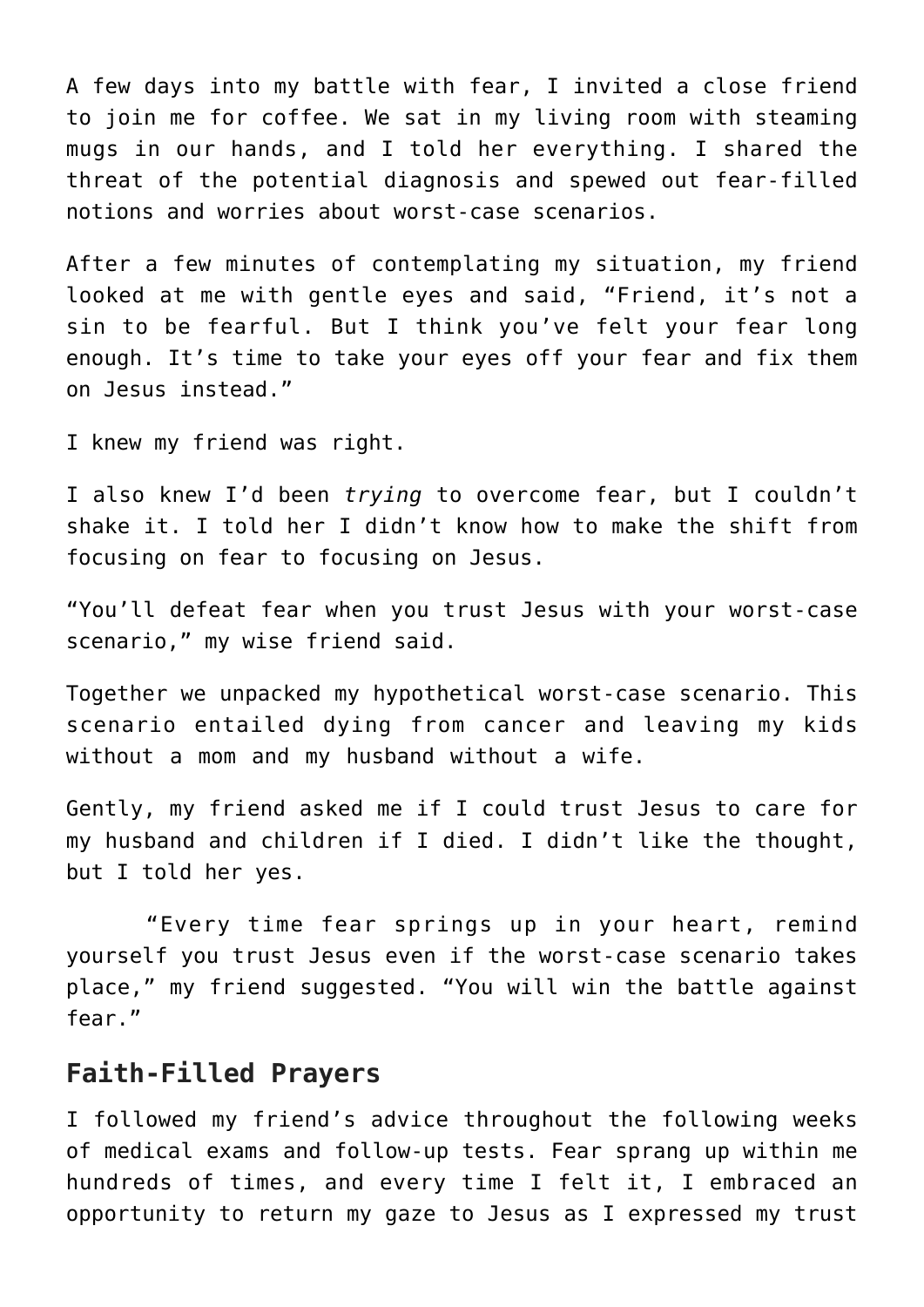in Him.

I prayed for God to heal the "potentially cancerous" cells, but my prayers weren't fear-filled, pleading prayers. Instead, they became faith-filled prayers of gratitude.

The following four prayers transformed my journey toward healing. They pointed my trembling heart to God's Word and aligned my fearful heart with His loving heart. I pray they will transform the way you pray for healing as well. Let's take a closer look at these four powerful prayers God always answers:

#### *1.* **"Father, thank You for hearing me."**

Most of us know how it feels to pray for healing without seeing measurable results. I have prayed for certain friends to be healed for years. All the while, we watch and wait, and we see no visible sign of healing. This kind of prayer can be disappointing and disheartening. We wonder if God hears us and we struggle not to take offense.

I'm learning a new way to pray. I trust God hears me the first time I ask. Scripture reminds us that God hears the prayers of His children: "This is the confidence we have in approaching God: that if we ask anything according to his will, he hears us" (1 John 5:14).

I no longer repeat the same prayers for the same needs hundreds of times, as if I never asked at all. Instead, when I return to an ongoing request, I begin by thanking God for hearing me. I don't approach Him with a discouraged heart. Instead, I approach Him with childlike faith—like a child who is excited to see when her loving father will unveil a promised gift.

This expectant prayer of gratitude shapes my heart and helps me shift from fear to faith.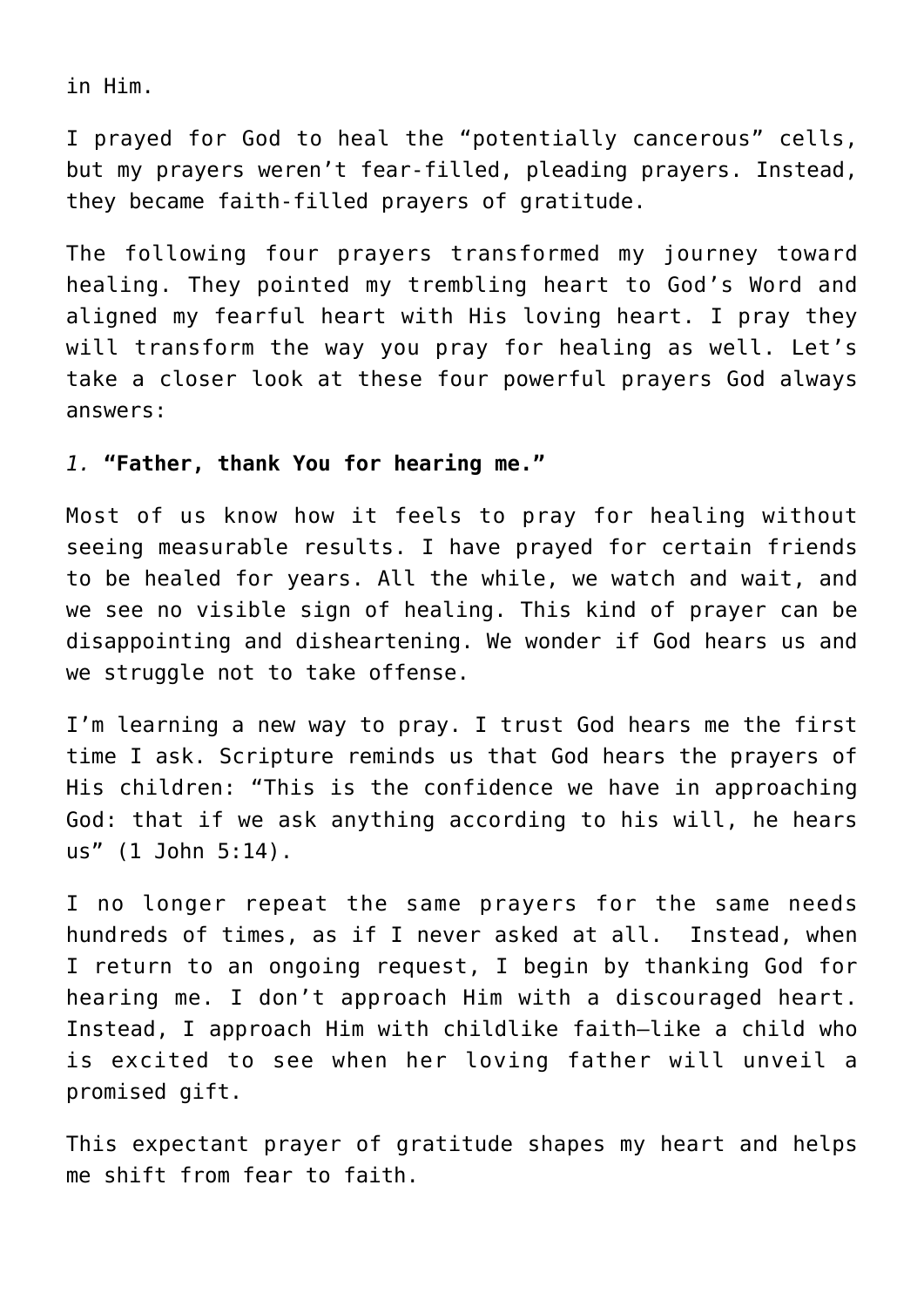*2.***"Father, thank You for blessing me with every spiritual blessing in Christ."**

Ephesians 1:3 tells us God "has blessed us in the heavenly realms with every spiritual blessing in Christ." God has already appropriated our healing. He has made a way. We might not see immediate results. We might have to wait until heaven. Nonetheless, God promises healing and wholeness for His children.

As I prayed for the "potentially cancerous" cells growing within my body, my pleading prayers shifted to prayers of gratitude. I thanked God for the finished work of the cross and for touching my body. Instead of begging in fear, I thanked God for His healing power and told Him I couldn't wait to see how the healing unfolded. I told Him I hoped to see it immediately, but I trusted Him even if it lingered.

#### *3.***"Father, help me in my weakness to shift from fear to trust."**

Trusting God in the face of our fears sounds like an easy undertaking when life is smooth and skies are clear. However, when the storms of life arise, choosing trust over fear often feels impossible. Storms weaken us and test our resolve. The most powerful moment in my journey toward healing was the moment I asked God to make His power known in my weakness.

When health and healing are on the line, our bodies grow weak. But our souls can languish beneath the weight of worry as well. We take the first step from fear to trust when we acknowledge our inability to muster up trust in our strength.

I remember praying a prayer that went something like this, "God, I want to trust You, but right now I'm having a hard time shifting from fear to trust. Thank You that Your power is made perfect in my weakness. Please help me trust You in my weakness."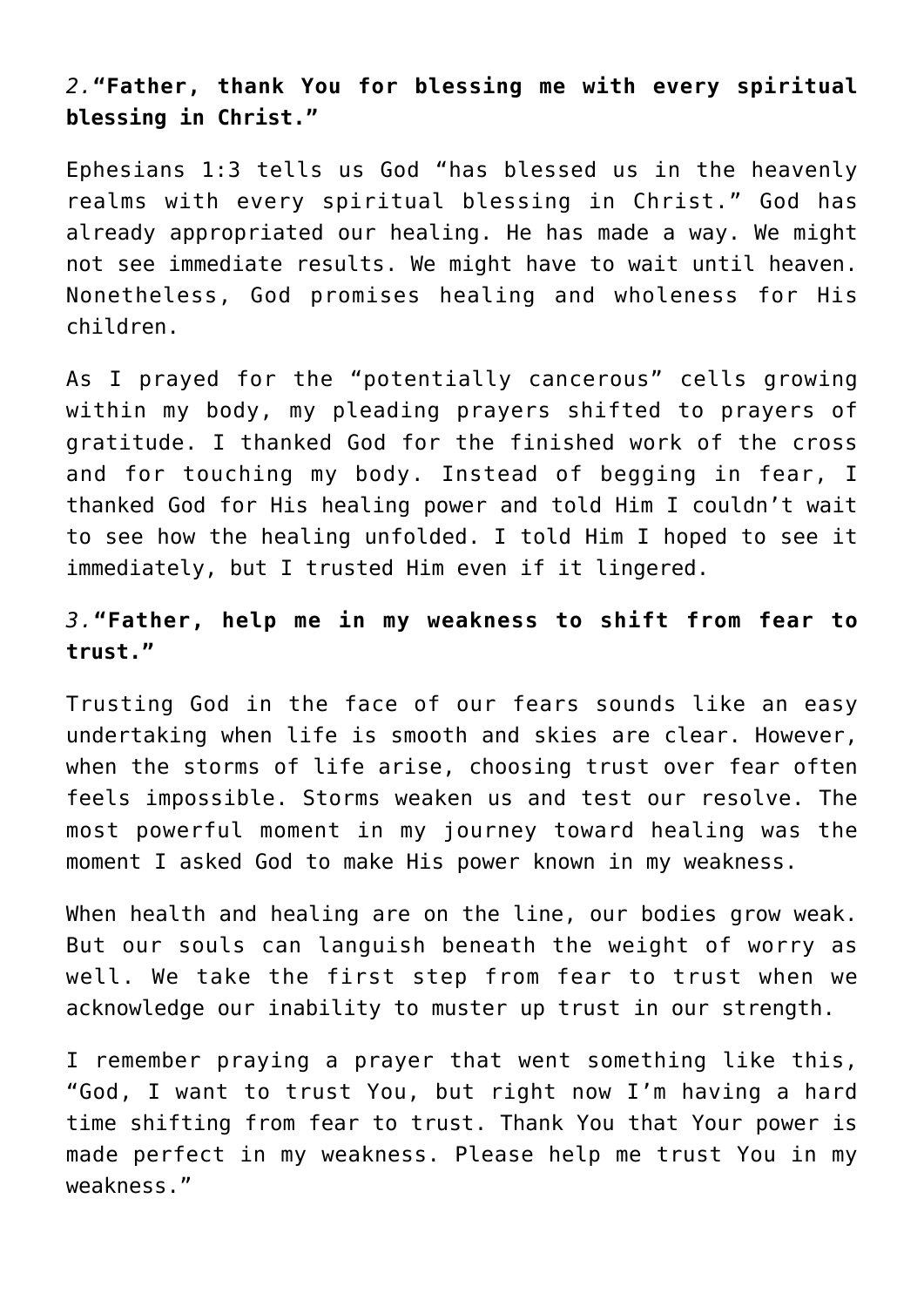This humble prayer is a prayer God will answer. He will take our trembling hearts and help us shift from fear to trust. I made this shift when I surrendered my worst-case scenario to God.

When we struggle to shift from fear to trust, it can be helpful to identify the specific worst-case scenario we fear. It's difficult to admit to our fears about the future, but when we are brave enough to do so, we open our hearts to let God carry these burdens for us. This is how we shift from fear to trust.

#### *4.***"Father, I thank You that nothing is too hard for You."**

One of my favorite prayers in Scripture is Jeremiah's prayer for understanding. He begins his prayer with the following words: "Ah, Sovereign Lord, you have made the heavens and the earth by your great power and outstretched arm. Nothing is too hard for you" (Jer. 32:17).

When we begin our prayers with reminders of who God is, we strengthen our hearts. These prayers please God and they build up our souls. Our prayers for healing will become prayers for building our inner strength when we learn to pray with gratitude and thank God for His unchanging attributes.

#### **Running into Jesus' Arms**

Further testing revealed my abnormal cells were indeed precancerous. Throughout the months following the diagnosis, I faced fear every day. I looked into the bright blue eyes of my children and thanked God for every moment He gave me to hold them and care for them. I considered what their lives would be like without me—and plenty of times, I trembled.

Most prayers for healing involve the battle between fear and trust. When I began praying for my healing, I assumed the